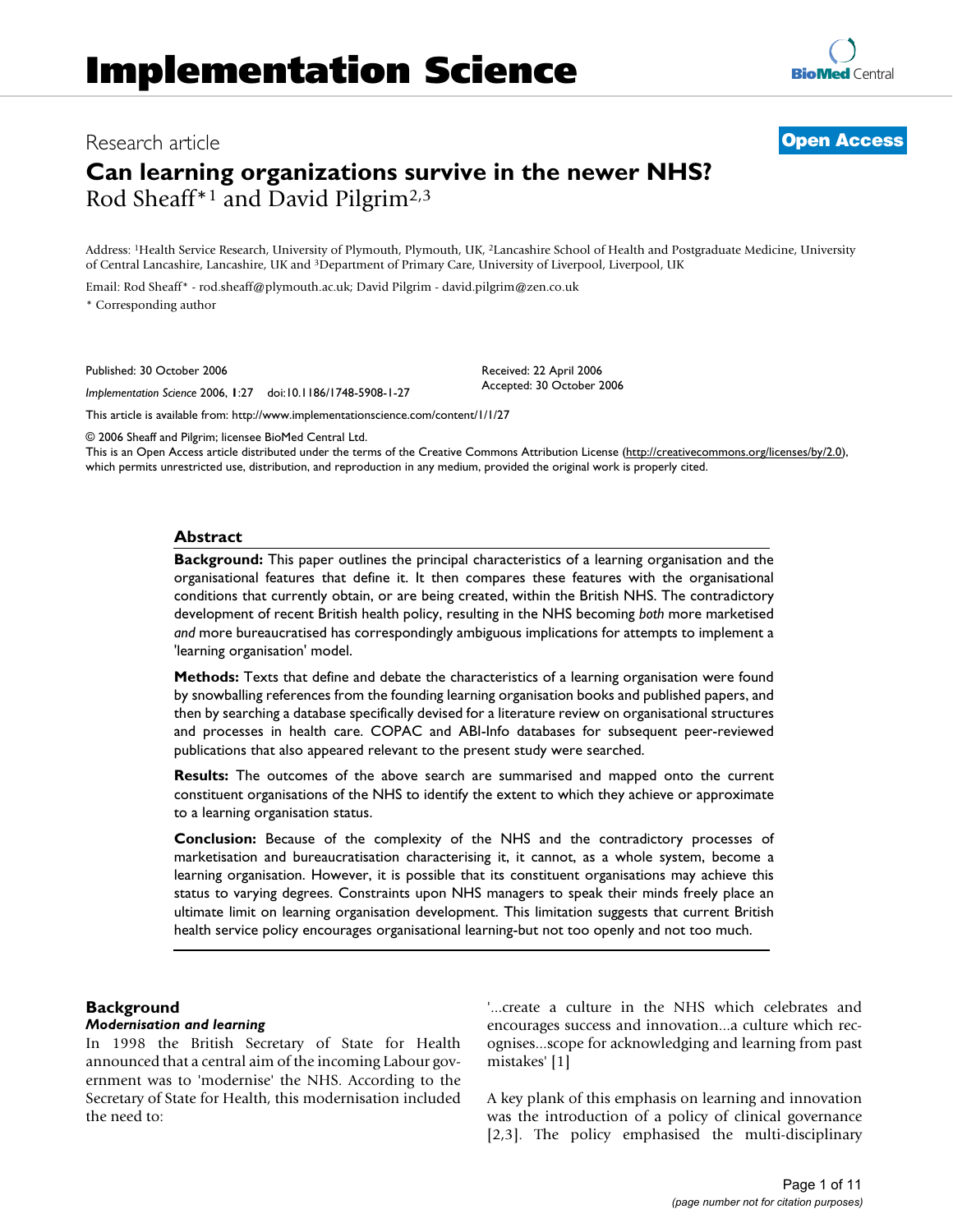responsibility of colleagues working together in a clinical area to manage risk, implement evidence-based practice, and learn from errors. This quality assurance ethos, in which all staff were encouraged to participate, seemingly indicated that the government wanted to frame service improvements in systemic terms rather than emphasising individual performance alone.

With the above starting point in mind, Davies and Nutley [4] elaborated a relevant organisational development concept, which was already well-known in managerial studies [5], of a learning organisation. In their paper, they set out some aspirations for, and cautions about 'developing learning organisations in the new NHS.'

A few years on, how does this policy intention look, especially given that the 'New' NHS is even newer-more reformed, more 'modernised' ? Our aim here is not to query the descriptions, aspirations, or normative premises set out by Davies and Nutley. Instead, their reflection of the late 1990s period will be placed in the context of more recent health policy and the changed character of the NHS. Our aim in so doing is to interrogate the capacity of recent NHS 'modernisation' activities to realise the earlier rhetoric about enabling its constituent organisations to develop into learning organisations.

For the learning organisation aspiration hinted at by the Secretary of State in 1998 did not exist in isolation from the broader and multifaceted notion of 'modernisation.' It was part of a complex policy weave, containing strands that have been separate from, and apparently sometimes in opposition to, a learning organisation imperative. Elaborating on the scene-setting of Davies and Nutley, we briefly set out, for readers new to the topic, key points about what Senge and other management writers take a learning organisation to be [6]. Then we compare these management theory accounts with recent developments in health policy and NHS management. By doing so we explore how far these developments have established the necessary conditions for learning organisations to develop.

# **Methods**

Thus, the present method is a criterion-based evaluation. As the criteria by which to evaluate how far NHS organisations have become more like the learning-organisation model, we first identify what organisational norms proponents of the Learning Organisation are broadly advocating. How does a learning organisation differ from other organisations? What peculiar outcomes does it aspire to produce compared to other organisations? How does it produce these outcomes? We found these texts by snowballing references from the founding learning organisation books and published papers, and then by searching a

database specifically devised for a literature review on organisational structures and processes in health care [7]. To update this, we also searched COPAC and ABI-Info databases for subsequent peer-reviewed publications that also appeared relevant to the present study. The search terms were learning organisation/organization combined with at least one of: 'health,' 'hospital,' 'clinic,' 'surgery,' 'ward,' 'emergency,' 'NHS,' 'general practice,' 'physician,' or 'provider' in the title, abstract or keywords.

Collectively, these texts elaborate the idea of a learning organisation. *Inter alia* they state the conditions which, they argue, are necessary and sufficient for a learning organisation to exist and achieve its objectives. There is little consensus about the underlying disciplinary bases, conceptual frameworks, learning theories, what is learnt, by whom, and how precisely the relevant learning is institutionalised [8,9].

To sidestep these debates and to avoid the dangers of anthropomorphising organisations [10,11] or treating learning as a variable or 'quasi-object' [9], we assume that organisational learning involves, at minimum, learning by at least some individual organisation members *and* a set of organisational learning mechanisms (structures and processes) that promote their collective action on the basis of that learning – and in pursuit of the organisation's current goals [11,41,12]. On these two points, there is greater consensus. We continued reading through these works until saturation, in the sense that further reading added little to our list of these defining features as characterised by advocates of the learning organisation.

Critics of the idea of a learning organisation also were revealed by this method. Some critics argue that the idea of a learning organisation is desirable but hard to implement in the face of managerial reluctance to share power [13,14]. Others regard learning organisation practices as a tactic for channelling employees' critical and inventive capacities away from resistance to management into the service of the firm [15-17]. Some critics even dismiss 'organisational learning' as part of the wider, and in their view equally specious notion of the 'knowledge economy' [18].

Selecting and reading in a similar way, our second step was to assemble a list of the main criticisms of the accounts of a learning organisation. The main locus of disagreement between critics and advocates is less about what organisational characteristics and outcomes would constitute a learning organisation, but rather about what environmental conditions, organisational structures and processes, if any, are also sufficient to produce the outcomes attributed to learning organisations. On this basis, our next step was to narrow down our list of the defining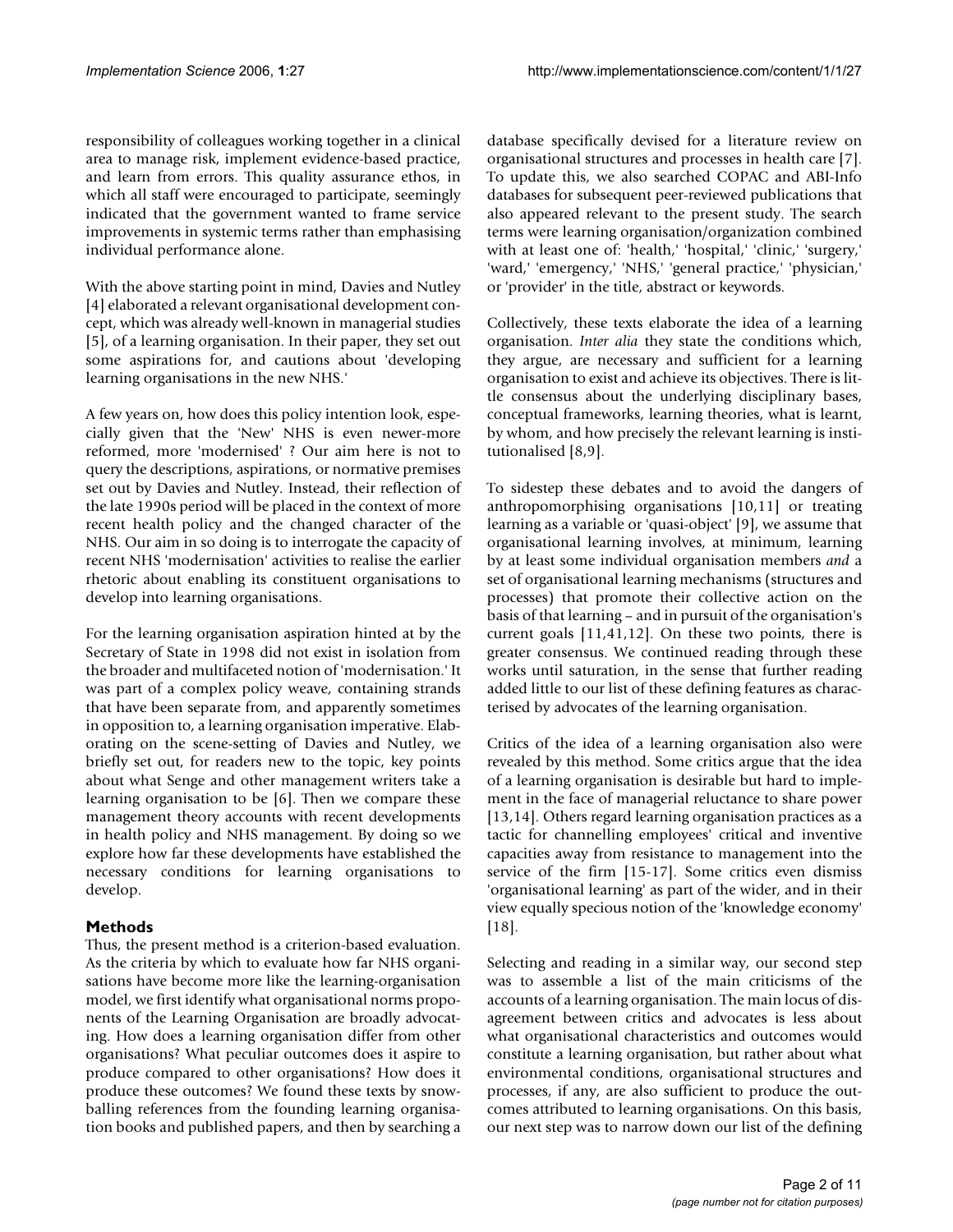attributes of a learning organisation to those upon which advocates and critics mostly agree.

Then we compared the effects of recent NHS 'modernisation' activities with that list. The corresponding empirical description of these effects is drawn from secondary empirical research, policy documents, and the authors' own first-hand research and other observations during the period following the debut of the idea of learning organisations in NHS policy [1]. These sources are selected for relevance to the necessary conditions elicited at the third step of the analysis. Published empirical research about learning organisations is meagre compared with the amount of ink spilt in generalities on the subject [19].

A learning organisation is accomplished, its proponents argue, through an *intra*-organisational cultural shift. In competitive markets, a strategic investment in a learning organisation (a cost of time and money) is designed to make the competing company more robust and profitable in the face of less educated and reflective competitors, thus generating an outweighing benefit. There is a clear contrast between single firms, where a 'learning organisation' model can apply, and a whole-market level, where it cannot. This crucial distinction is important to make in the light of the marketisation of the NHS.

We return to this point later, but here we note that since 1998 it has become increasingly simplistic to assume that the NHS can be treated as one whole organisation. However, it is conceivable that within the NHS some of its constituent organisations (e.g., a local general practice, treatment centre or hospital) could develop a learning organisation approach to maintain or increase its competitiveness. So we distinguish three levels of analysis [9]:

1. The whole NHS, a system of many organisations.

2. Each discrete NHS organisation (NHS trust, general practice, primary care trust, health authority etc.) within the system.

3. Individual learning, which is a component, but not the whole, of organisational learning [20].

The present analysis focuses on level 2; that is, on how learning occurs within NHS organisations. Level 1 receives attention only insofar as their external 'environment,' in particular NHS re-structuring, influences whether NHS organisations can be learning organisations. Similarly, individual learning (level 3 above) is considered only insofar it is a corollary of NHS organisations (i.e. entities at level 2) becoming learning organisations. Level 2 has, in organisations of any size, its own internal gradations. A critical question is how far policy changes – here attempts to implement learning organisation norms in large NHS organisations – penetrate 'down' each organisation from senior management to the actual delivery of clinical care. We focus not on the whole concept of 'organisational learning' (empirical accounts of how organisations learn), but on the narrower concept of a learning organisation, such as a normative model of organisational structures and process, whose empirical, but not evaluative, elements may be evidence-based.

The present method has the advantage of taking into account the views of both supporters and sceptics about learning organisations. The corresponding limitation is that we accept the consensus between them as a working assumption rather than expose it to empirical testing. We acknowledge that future research may show that we have conceded too much in doing so. Furthermore, the values which a criterion-based evaluation applies are always open to debate. It has been argued that the climate in learning organisations is not 'utopian sunshine,' but 'Foucauldian gloom' [21].

# *Defining features of a learning organisation*

Weber used the term 'ideal type' to describe model forms of organisation. In the case of a learning organisation, the seminal text describing the desirable 'ideal type' is offered by Senge [6]. Some organisational researchers, in particular Snell [35], have compared Senge's ideal type features against attainable best practice. Senge considers that a learning organisation should not only aspire to, but also *achieve* his five ideal type features (the 'defining features' listed below). As Snell notes, this would require a superhuman effort for any organisation no matter how culturally secure and financially well-resourced. Snell offers some less utopian practical guidance from the learning organisation literature. It does not contradict Senge, but it is less conceptual, more descriptive and pragmatic.

# *Competence and ways of thinking*

Models of learning organisations are mainly derived from studies of the more adaptive commercial firms [22,23], though not exclusively [24]. As noted, one requirement of a learning organisation is that at least some of the individuals within it learn how to work more effectively. A learning organisation thus involves:

1. *Maximising individual competency:* Improvements in consumers' experience or other working practices can only be achieved if the workforce is well educated and that education is constantly refreshed. This requires the organisation supporting each individual to make the best of their aptitudes and abilities in the above directions, and to build on them continuously ('life long learning'). It also requires that most of the individual members of an organisation work in the ways listed below, especially the 'leaders'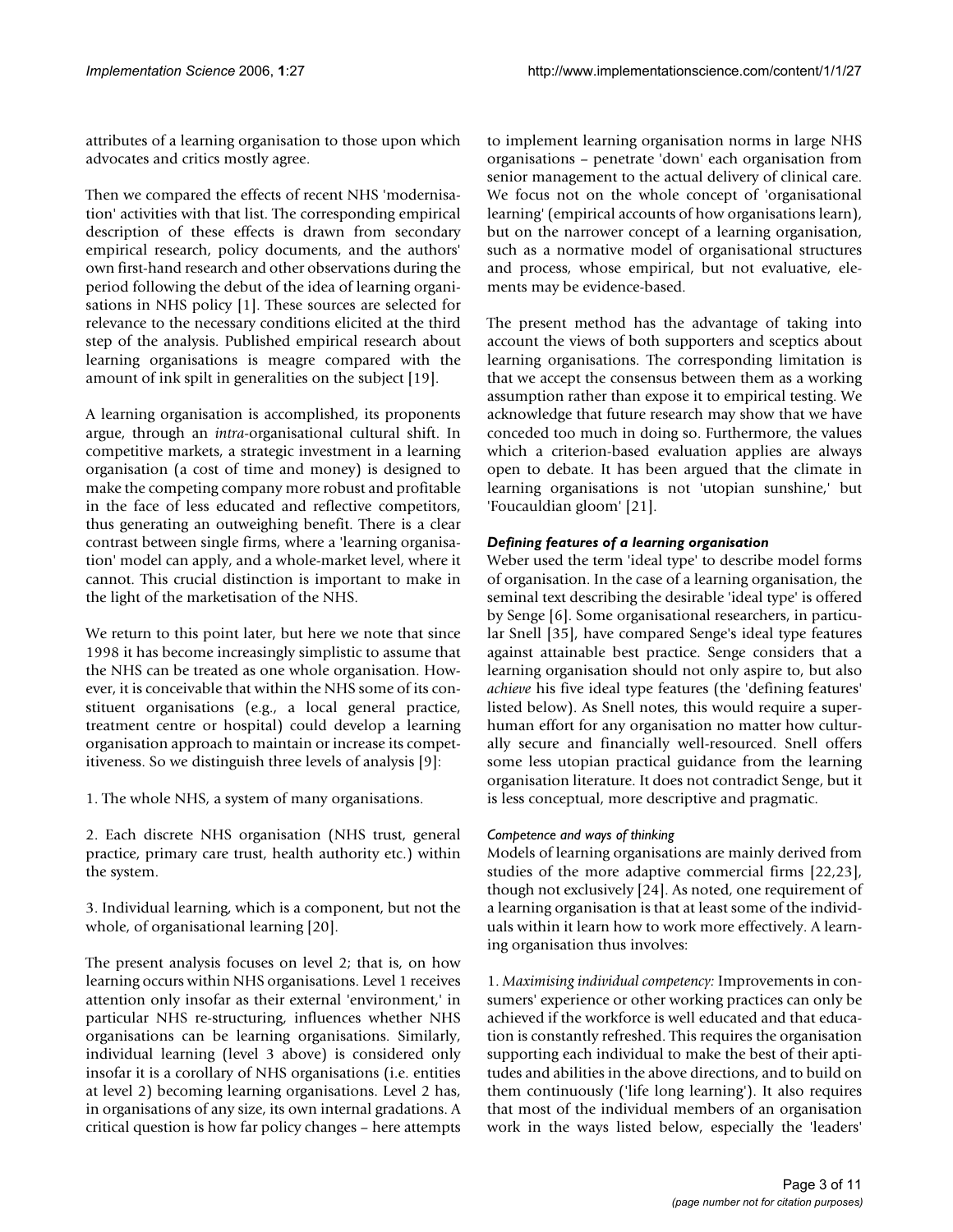[25,26]. However, a set of competent individuals does not a learning organisation make. Further, particular organisational conditions also are said to be necessary, beginning with the following specific shared ways of thinking.

2. *Open systems thinking* entails people in learning organisations, especially those in leading positions, seeing the bigger, environmental picture and where they and their particular functional or physical setting fit in to that picture [27]. In particular, they need to see two aspects of their organisation's external environment: the emergence and activities of competitors or substitutes for their own activity, and the emergence of new technologies for undertaking that activity; in short, learning 'beyond the walls' [28]. The opposite of this is thinking within the closed bureaucratic, parochial or professional world of their existing activities.

3. *Team learning* is important whenever tasks are delivered in teams – a team being all those people of different occupations who are collectively engaged in producing one of the organisation's products or services. A learning organisation attempts to formalise the tacit knowledge that production teams rely on [25]. For NHS organisations that would imply that 'modernisation' policies have actually impacted on the teams that deliver clinical care and, if so, promoted rather than impeded team learning.

4. *Updating 'mental models'* entails people in learning organisations understanding their own assumptions about their work and appreciating their colleagues' assumptions. Team learning and open systems thinking depend upon each person understanding the mental models they hold themselves, and understanding and appreciating those which others hold [29,30], so that members of different occupations repose increasing trust in one another. A concomitant is a capacity for 'unlearning' obsolete or counter-productive mental models [31].

5. *Cohesive vision* refers to clarity of unifying purpose in an organisation [32] and 'guiding ideas' about strategies to achieve it [33]. Learning organisations develop ways of owning a shared vision throughout the workforce. As a result, members of different occupational groups trust higher management. This cohesive vision could emerge from the bottom but is usually engendered from above. A cohesive vision is one important dimension to developing a learning organisation, typically engendered by good leadership. For this reason, leadership that champions learning and puts it at the centre of organisational functioning is vital to developing a proper learning organisation.

# *Organisational culture*

A concomitant of most organisation members working in the ways described above is that the official culture of the organisation changes accordingly; it becomes a *learning culture*. Employees would accept the need to be flexible and adaptable. Reciprocally, employers would demonstrate a clear commitment to continued professional development. Mintzberg et al, [34] suggest which cultural processes typify learning organisations. They say that learning organisations: celebrate success, avoid complacency, tolerate mistakes, believe in human potential, recognise and value tacit knowledge and respect work based competence, are open to diverse and flexible ways of sharing knowledge and experience, and engender trust, horizontally as well as vertically in the organisation. Finally, learning cultures should be outward-looking not insular. Other writers propose their own catalogues of 'organizational learning values' [11]. Snell [35] therefore suggests that learning organisations would show clear empirical signs of:

1. *A community of learners:* In general, the membership of a learning organisation would show signs of goodwill, solidarity and collaboration with their colleagues. It would be inclusive, incorporating all ranks and professions [13]. It would place a premium on the validity of information and knowledge [11].

2. *Learning leadership is dispersed* throughout the organisation. From situation to situation, individuals would move readily between the roles of learner, co-learner, coach, pupil, mentor or teacher. A formalised, top-down hierarchy with fixed roles is inimical to this kind of learning [14] – a flexible non-defensive culture that is open to experience and opportunities for learning and whose participants recognise that expertise is distributed amongst them [36].

3. People are confident to have an *open dialogue* about multiple perspectives [13]. Uncertainty and contested viewpoints would be clearly tolerated. People would not be fearful of speaking their mind, of expressing doubts or exposing mistakes, of critical thinking, or of using knowledge from outside the organisation [37,20].

4. *Ongoing collective transformation* and self-improvement are evident, in particular changed working practices [38,41] and the corresponding 'theories in use' [39]. One sign of this is that working processes are 're-engineered' [40] rather than changed in relatively superficial ways [13]. Organisation members' 'theories-in-use' also would change [39], and not all change is the result of learning [41,9].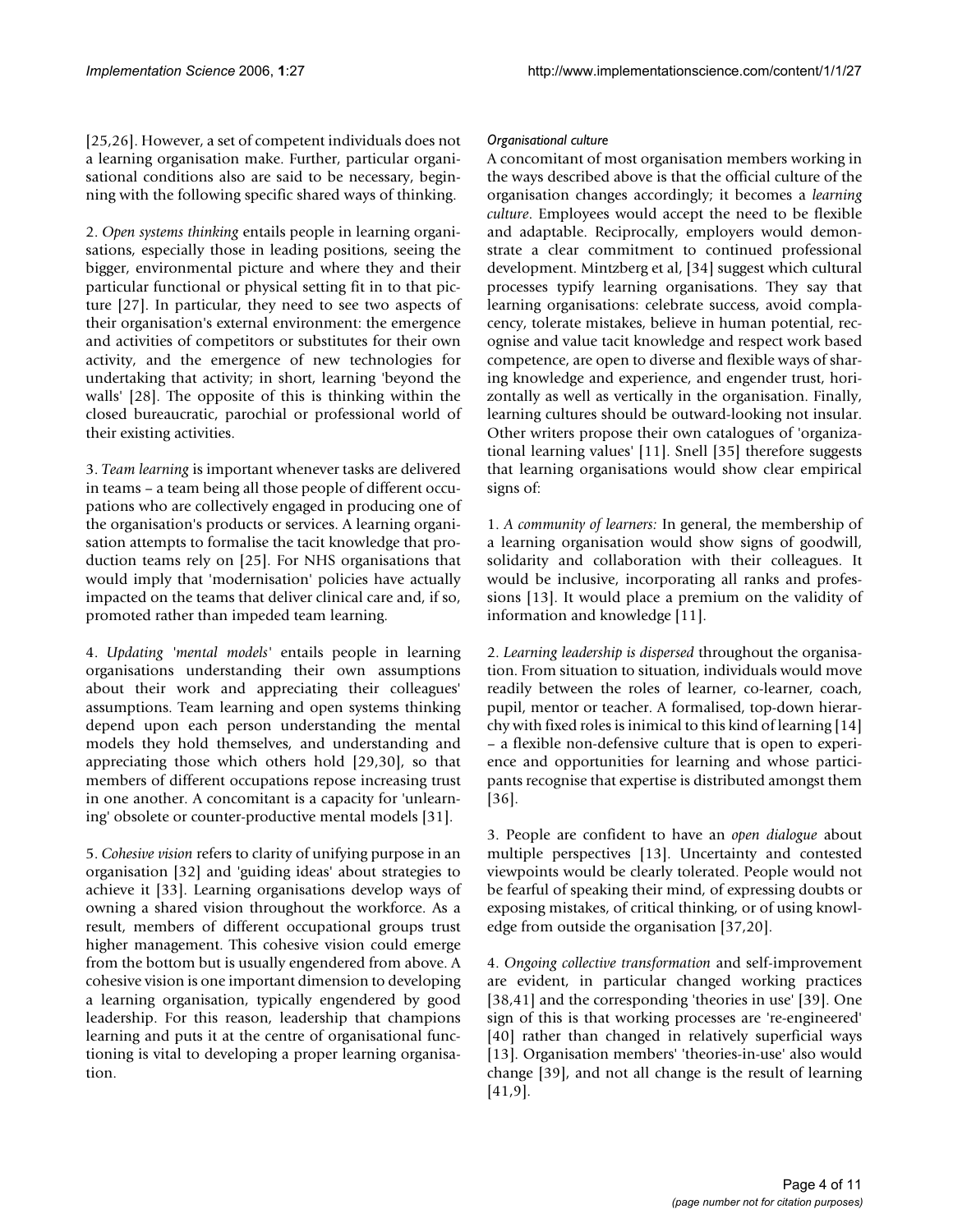All the above conditions involve a degree of trust between different occupational groups. Trust, a feature of a learning culture, takes time to develop. Organisational structures that are too short-lived engender distrust, a point that Sennett [42] emphasised in his critique of transferring the principles of an unstable, rapid turn-over business culture to state bureaucracies. Learning organisations are expected to be open to change, but too much change brings with it a lack of trust. What happens then is not cultural change but culture shock, which is disabling because it produces personal defensiveness and resistance.

### *Triple learning*

Using NHS examples, Davies and Nutley [4] define three types of learning. 'Single-loop learning' entails an audit identifying the gap between intended and identified performance and installing corrective action. In 'double-loop learning' wider lessons are learned about organisational performance from audits and evaluations and larger adjustments are made at the level of organisational goals and direction, with implications for organisational structures and working practices [43]. There is a transfer of learning from an example to one or more others. Third, there is 'learning about learning'. This entails people in learning organisations taking stock, not just of the content of organisational lessons but the process by which this learning took place [37] – a form of reflexivity for the betterment of the organisation. Learning organisations would achieve this higher order type of learning or 'metalearning,' not just accumulate single- and double-loop lessons.

#### *Dynamic capability and knowledge management*

Proponents of the learning organisation maintain that the cultural shifts noted above provide organisations with advantages. Productivity is increased and, because of the emphasis on being outward looking and on whole systems sensibility, organisational adaptability is improved. Creative adaptation or 'dynamic capability' arises from the genuine rather than rhetorical enactment of learning organisation principles, in the presence of other enabling organisational features noted below [44].

A genuine internal commitment to a learning organisation approach is a necessary but not a sufficient condition for developing dynamic capability. For an organisation to ensure dynamic capability, first it must become a learning organisation in practice, and second it must be confident and opportunistic about applying what it has learned. Team members need to have trust in one another and enjoy the managerial mandate to exploit opportunities as they arise, or experiment with new conditions emerging from the shifting external context that situates the organisation.

Thus, the rhetoric of a learning organisation can be tested on a case-by-case basis (as we do below in regard to English NHS organisations) against what the organisation actually practices. For example, the ill-fated Rover automobile company claimed to be a learning organisation but only established one main feature (maximising the individual learning of its workforce) [45]. By contrast, Chaparral Steel in the USA, a more stable and successful company in the 1990s, reportedly demonstrated its learning organisation credentials and accrued the benefits of dynamic capability [46]. Such claims also are made for BP [47] and, in more guarded terms, for other firms [48]. A critical difference between these companies was that Rover outsourced its attempt at becoming a learning organisation, whereas the other two developed it from their own senior managers. The latter championed and oversaw fidelity to the learning organisation model as a corporate rather than a brought-in managerial initiative. We return to the importance of leadership in a learning organisation later.

Research and development are one aspect of a learning culture. Successful knowledge management, a concomitant or implication of a learning organisation, also is said to increase dynamic capability [49]. Ownership of intellectual property is a commercial advantage in itself, as is the capacity to deny that knowledge to competitors, but its main use is the utilisation of knowledge to achieve an organisation's operational goals and strategic aims. The most obvious example of this is knowledge-based decision-making at all levels in an organisation. (The existence of this very journal testifies to the logic discussed here.)

It is generally assumed that the creation of learning organisations requires the combination of all the conditions listed above, not just some of them.

### *From 1998 to 2006: Can the current NHS nurture learning organisations?*

The foregoing lists only the main conditions required for a learning organisation. It highlights the role that a learning organisation approach could play in raising clinical quality and NHS efficiency. To what extent has NHS 'modernisation' tended to create each of the afore-listed conditions to enable its constituent organisations to emerge as learning organisations?

#### *Open systems thinking and the updating of 'mental models'*

These activities have become more prevalent activities in NHS organisations since 1998, as part of a complex and sometimes contradictory policy weave. It has included policies promoting: research and development, improving the patient experience, risk-management, deliberate structural destabilisation, and workforce development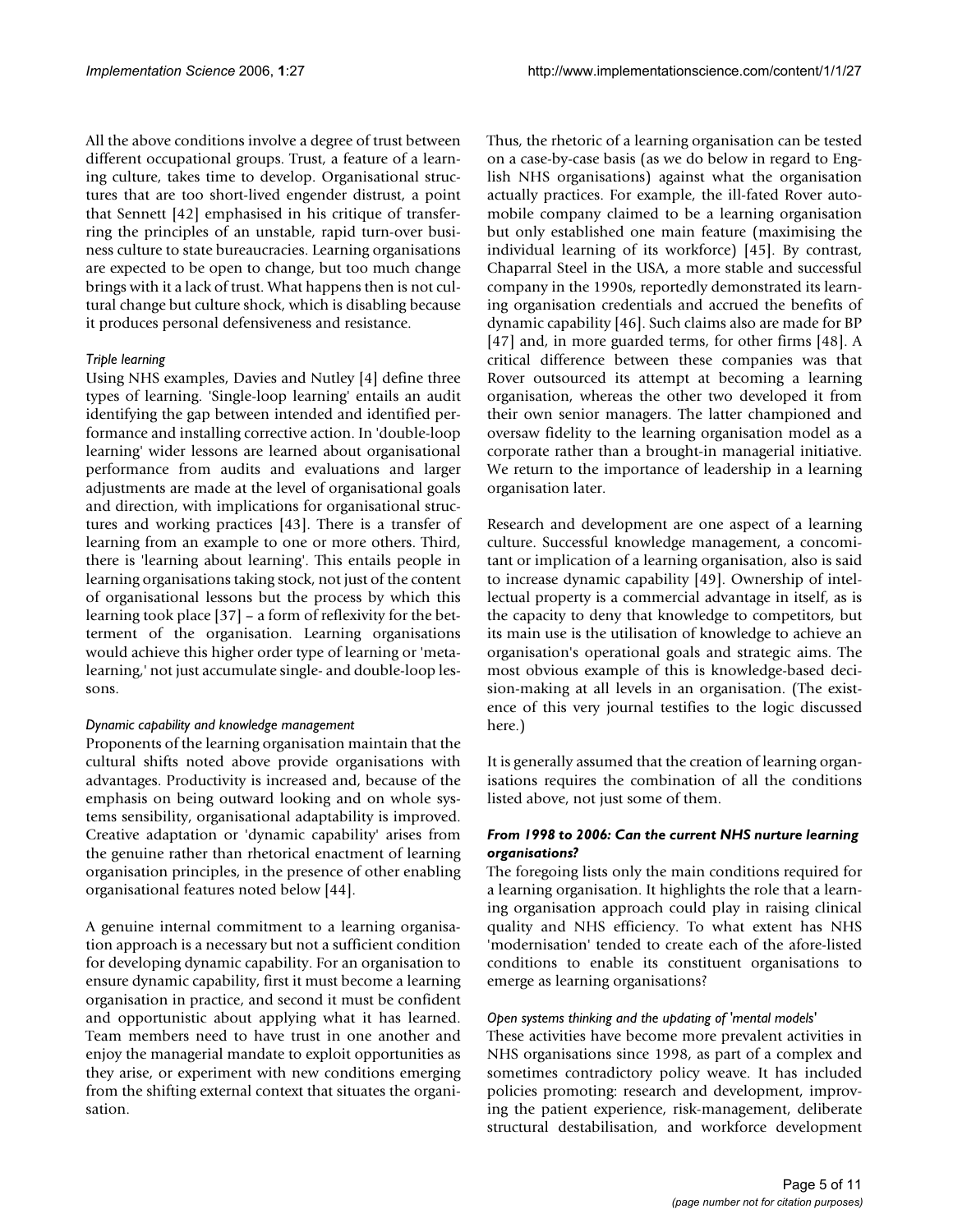and leadership. In regard to health policy and management, NHS organisations have in some cases been strongly encouraged to update their mental models, in particular to examine, even adopt, working practices and models of care (e.g. the Kaiser Permanente [50] and Evercare models [51] that appear to have proved valuable in other health systems, especially that of the USA). The links between health policy and NHS management targets, tasks, and imperatives, on the one hand, and national policy agendas, on the other, have become increasingly salient and transparent. Against this trend, Vassalou [20] describes some NHS managers' limitations in thinking 'outside the walls' of existing practice.

#### *Team learning*

The sort of team learning that learning organisational theorists advocate runs against the grain of meritocratic educational structures from which a clinical professional typically comes into the workplace [52]. Those structures emphasise individual learning and scholastic achievement – not collective learning. Clinical activity develops its own self-sustaining logic, which tends to displace protected learning time because of the opportunity costs involved and the risks accruing to activity targets. In the case of independent practitioners, these are direct financial costs and thus very powerful disincentives. The only learning that might be guaranteed comes from uni-disciplinary, individualised and defensive requirements for appraisal, clinical supervision and the enlarged stick (in the UK post-Shipman) of professional re-validation [53].

NHS management also relies on heavily top-down information flows, whilst at the same time attempting to involve clinicians ever more closely in management [20]. There also are reports that NHS nurses and managers remain deferential to, even cowed by, senior hospital consultants and of a still deep-rooted NHS culture of knowledge flowing from doctors to other professions [54]. Within parts of the medical profession itself, there is evidence of the threat of managerial interference being used as a means of 'soft coercion' in the management of clinical governance [55]. These tendencies are antithetical to a learning organisation [56], which, as explained above, is intended to be non-defensive, multi-disciplinary, and characterised by team and not only individualised learning.

#### *Cohesive vision*

Improvements in the patient experience have remained at the top of the political agenda and managerial targets, and these improvements are defined primarily in terms of access to services (e.g., waiting times, choice and variety of providers). In late 2005, a renewed focus on financial targets was added. In terms of policy targets, since 1998 the NHS has had a highly cohesive vision. But for its organisational structures, the term 'policy mess' comes to mind. The frequency of successive major structural reforms to the NHS is accelerating. In more recent times, particular initiatives have been announced with gusto one moment only to be very quietly dropped the next. The House of Commons' Health Committee, for one, has criticised policy towards Primary Care Trusts (PCTs) for its zigzags and apparently being made up by decision-makers as they go along [57].

There are other examples: reforms in 2006 have reduced PCT numbers dramatically and effectively shifted the reduced Strategic Health Authority configuration back to the older pattern of large Regional Health Authorities. GP fund-holding was first abolished then essentially reintroduced under a new name (practice-based commissioning). These events are not symptoms of a coherent health policy vision for the NHS or its constituent organisations. Since 1998, ministers have promoted the provision of services by non-NHS, especially commercial, providers and the diversification of organisational variants of NHS providers [71]. Indeed, government ministers have taken pride in boasting this intention about destabilisation, with the paradoxical injunction that instability is a form of strategic coherence.

The commissioning and provision of services are to be increasingly separated, and so another systemic tension has been deliberately introduced. Competition is encouraged among providers and international competitors are solicited. Intentionally or not, a policy of provider 'contestability' suggests to many local health care professionals not that they are trusted and valued, but that they are dispensable. Then, the creation of one condition (i.e. competition) stimulating the learning organisation approach negates another condition (i.e. trust between professionals and management).

Another lack of cohesion appears in regard to models of leadership. In the past five years 'leadership' in the NHS has been encouraged by politicians and civil servants. Potentially this is another driver that could encourage a learning organisation approach, but a great deal depends on what policy-makers mean by 'leadership' and what they regard as their 'ideal type' of leadership.

For example, the Banff Centre for Creative Leadership emphasises action learning. It utilises Kolb's experiential learning cycle (concrete experience followed by reflection followed by abstract conceptualisation followed by active experimentation leading to a new concrete experience) [58]. This learning cycle captures the dynamic logic of the cultural features noted earlier of a learning organisation [34]. The leader of a learning organisation would necessarily manifest a mixture of consistent vision and personal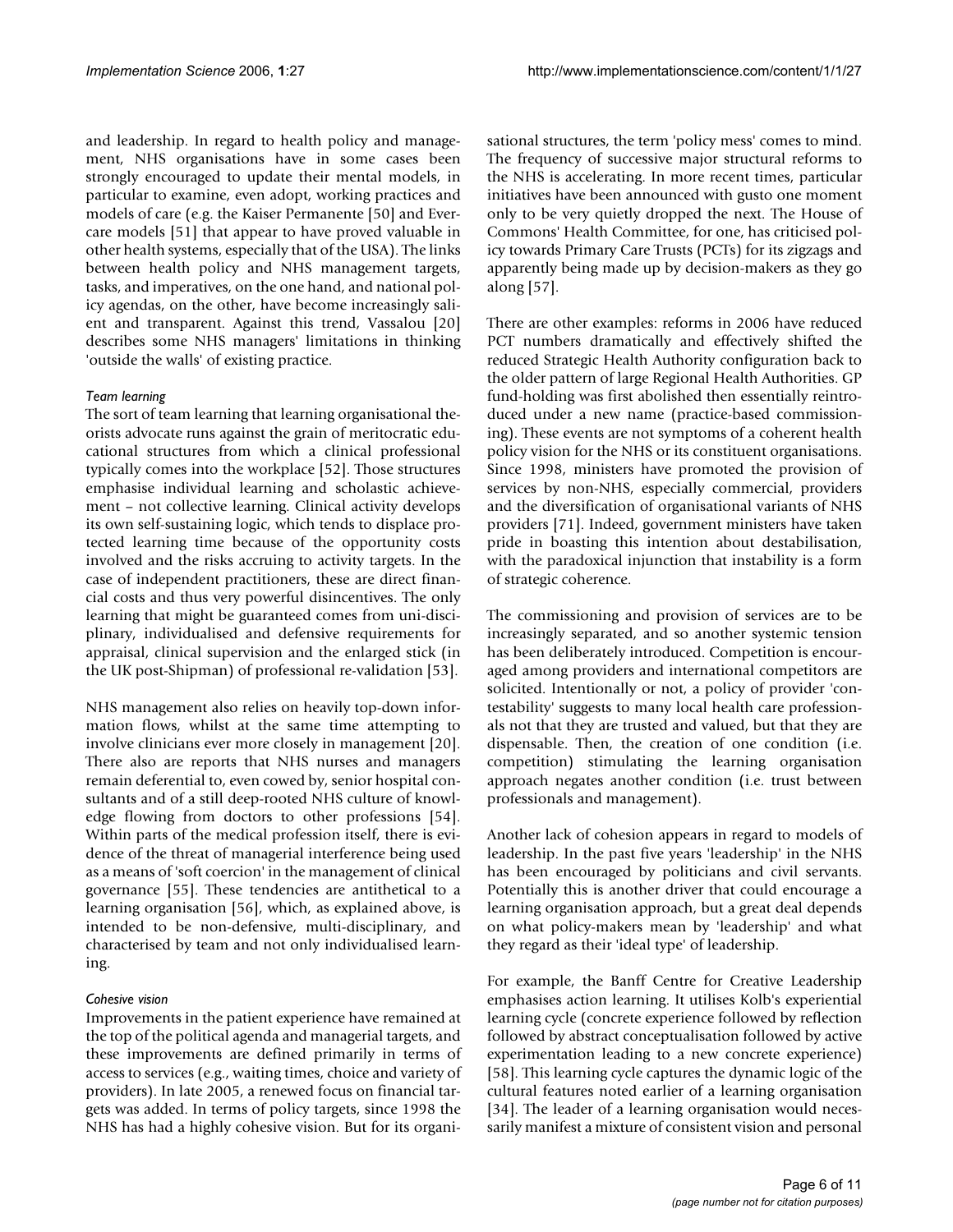humility. This model of leadership comes close to 'learning organisation' norms [8].

A very different model is the 'boot camp' type developed by Tichy at the University of Michigan Business School [71]. In this approach to leadership, aspiring leaders go on energetic and demanding courses where they have to become role models for their workforce. They must be stretched in their ambitions and their commitment to work, in their focused imagination and their devoted time and energy. Participants have to work intensively for long hours on projects, and then they receive elaborate critical feedback about their performance. At times, NHS managerial practice displays a similar approach to leadership, with managers, and especially chief executives, facing strict targets with strong personal penalties for failing to meet them, reinforced by investigative and, occasionally, punitive methods for 'helping' NHS trusts in financial difficulties.

This emphasis on strong decisive decision-making at the top is thus one brand of leadership, culturally reinforced in the recent British context by TV programmes like *The Apprentice* lead by the bullish Alan Sugar. This model of leadership encourages individual charisma or even authoritarianism. There is some evidence [60] that this model is being politically preferred in the NHS as the vehicle for prompt, single-minded implementation of the targets mentioned above. If this is the case, it is a form of leadership at odds with that implied in the learning organisation literature.

# *Maximising individual competency*

As noted, learning in the clinical professions has tended to be uni-disciplinary and individualised. These arrangements make for strong individual competency rather than the non-defensive, multi-disciplinary team learning that a learning organisation is said to require. However, even individualised learning has had recent vicissitudes in the NHS.

The first 'Wanless Review' [61] assumed that the NHS should spend 10% of its resources on quality improvement through learning (of all kinds) by 2010, a substantial rise from between 2–5% in the 2002 baseline estimate. It has become a standard requirement of every NHS professional to prepare and implement an annual Professional Development Programme (PDP), and in many localities clinical facilitators have been appointed to assist this activity. Individual learning takes time, which incurs opportunity costs, and clinical and managerial duties must be covered when learning events occur ('backfill' is needed). In a cash-strapped system it is easy for learning to be demoted in importance or become a casualty of the most recent round of cost-savings demanded to balance annual budgets.

Since 2005, financial performance indicators have become more stringently applied, rendering protected learning time more vulnerable. For many NHS staff, a combination of increasing work loads and central control reduces their practical scope for experimentation [20]. Financial retrenchment and uni-professional defensiveness, in the face of politically elicited culture shock, undermine the support for the organisational shifts and risks attending the development of a learning organisation.

Despite the continuing emphasis on the '3Rs' (see below) year-on-year cash deficits are now leading some parts of the NHS to shed rather than recruit staff. Education, training and re-training have been among the first financial casualties of the stricter NHS financial regime of 2005–6. This component of a learning culture in the NHS would only be possible if adequate money for learning and development was consistently guaranteed. The opposite is occurring at present. With structural change and systemic turbulence washing over the clinical workforce and shorter-term goals being frenetically pursued by NHS managers, the nurturing of a learning organisation approach and culture is easily pushed down the order of organisational priorities.

# *Negotiating cultural change*

Increased bureaucratic complexity and the weakening of professional authority have been features of NHS life in the past few years. These are aspects of a narrowing conception of accountability that increasingly focuses on compliance with targets and risk avoidance. Besides clinical governance itself (see below), another example here is the Research Governance Framework installed in reaction to scandals involving poor informed consent for clinical research at hospitals in Bristol, North Stafford, and Liverpool (Alder Hey). During the same period, the Shipman Inquiry into a general practitioner who murdered many of his patients put forward recommendations to control poorly performing doctors and reduce risk in primary care. These events have now rendered clinical professionals as perennially suspect social actors. Trust in a professional ethos has been displaced by a more distrusting political attitude. Horizontal bonds of goodwill and trust are being replaced by more and more systems of upward vertical accountability, which increase rather than decrease the probability of a blame culture.

Taken with systemic turbulence, this vertical emphasis means that management cultures are often short-lived, and their leaders may be disposed of if short-term goals are not achieved. They are only as good as their most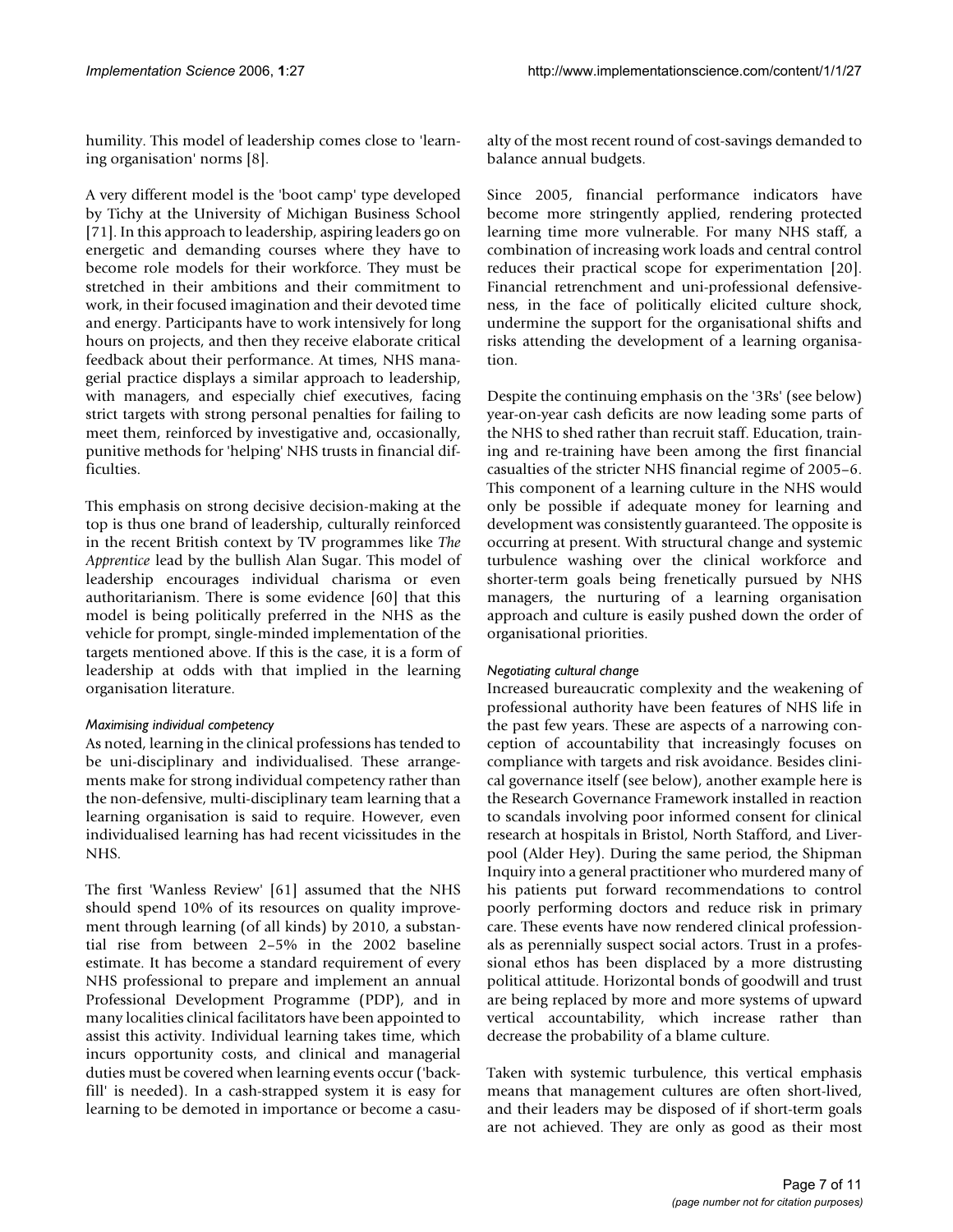recent local delivery plan or star rating attainment [54,60,62]. As a consequence, a unifying intra-organisational culture has not been fostered. Instead, the NHS has been fragmented and sub-systems and interest groups have been set against each other. This is not a propitious starting point to develop a cohesive, mutually trusting, honest and reflective culture with a common unifying vision. In a learning organisation, the ethos of 'horizontal' team learning emphasises knowing thyself – and thy colleagues. In a culture where vertical one-way accountability predominates, the emphasis instead is on knowing thy place.

#### *Community of learners*

Workforce development has always been an important aim of the NHS, but recently it has become more so. The NHS has large labour shortages in many areas and the '3Rs' (recruitment, retention, returners) tax the minds of its managers. Some localities cannot attract health workers, and there are not enough of them overall. To make the NHS an attractive and reliable employer, the personal development of individual staff is now encouraged by appraisal systems and frames of external reference such as *Improving Working Lives* .. In its design the NHS *Knowledge and Skills Framework* moves away from a 'silo' conception of self-contained bodies of knowledge, each particular to one profession, toward the idea of a core body of clinical expertise shared by all professions, but elaborated into different specialties and to different degrees of depth by different occupational groups.

Alongside, a relaxation of inter-professional demarcations (in particular, the shifting demarcations between nurse practitioners, physician assistants, and general practitioners) points toward the more flexible, adaptive workforce of the learning organisation. These developments fit the idea of a 'community of learners.' Against this, Currie and Suhomlinova [63] record the divergence of clinical and academic medicine due to the policy pressures of NHS targets and the Research Assessment Exercise, respectively, and a still deep-rooted NHS culture of knowledge flowing from doctors to other professions.

#### *Dispersed learning leadership*

The success of clinical governance has been defined negatively by the absence of adverse incidents and positively, but very narrowly, by persuasive annual reports to NHS Trust Boards from a small named sub-system (the 'clinical governance department' or its equivalent), as well as its responsible, and so potentially blameworthy, Executive Director. What started as a rallying call about collective team responsibility for quality at the clinical 'coal face' has turned into standard setting focussed on performance indicators, the application of policies and procedures, and forms of bureaucratised vertical accountability. This move toward bureaucratisation has been described in general practice [64] beside hospital medicine.

The learning organisation discourse of dynamic bottomup 'clinical governance' has gradually elided towards a static and codified top-down one of 'health standards.' The original aspiration of clinical governance being a bottom-up, collectively-owned responsibility for clinical quality was completely consistent with developing a learning organisation ethos. However, with the pressure for vertical accountability (see above) rather than horizontal trust and team commitment to service quality, clinical governance has been transformed in the past few years into a narrow devolved responsibility for one sub-system of clinical care, not for the whole system as originally intended.

The research governance framework (RGF) was introduced at a time when a variety of capacity building exercises in the NHS had been designed to encourage more research and development in the clinical workforce. However, the RGF has become a defensive and bureaucratic process. It may perhaps, although there is precious little evidence either way, be lowering the risk to patients of sub-standard research. However, it has certainly had the effect of producing disincentives and obstacles for all researchers, but especially for neophytes. Less, not more grass roots learning is likely as research increasingly becomes the possession of elite university-based departments. The latter are overwhelmingly preoccupied by research not development, driven by non-NHS incentives in higher education such as the Research Assessment Exercise and grant chasing [63]. As a consequence, development, the natural terrain of learning organisation enthusiasts in the NHS, will diminish in organisational importance because it is a burden or dutiful afterthought for academic researchers. This tendency will now increase as local control for the RGF is to be sited in new regional offices and elite academic research is being privileged over service development [65].

#### *Open dialogue*

The narrowing focus of accountability (see above) has tended to make NHS management past-present focused – testing performance against business or 'delivery' plans and the personalised objectives flowing from them, characterised by vertical accountability and short-term targetachievement. In its most extreme form of hierarchical functioning, pragmatism and short-term interests, it is antithetical to the 'learning organisation' model. The extent to which NHS managers are permitted publicly to discuss clinical or organisational problems of their organisations, and even the forms of words which they are required to use when they do, have become increasingly circumscribed, pre-scripted and formulaic. This approach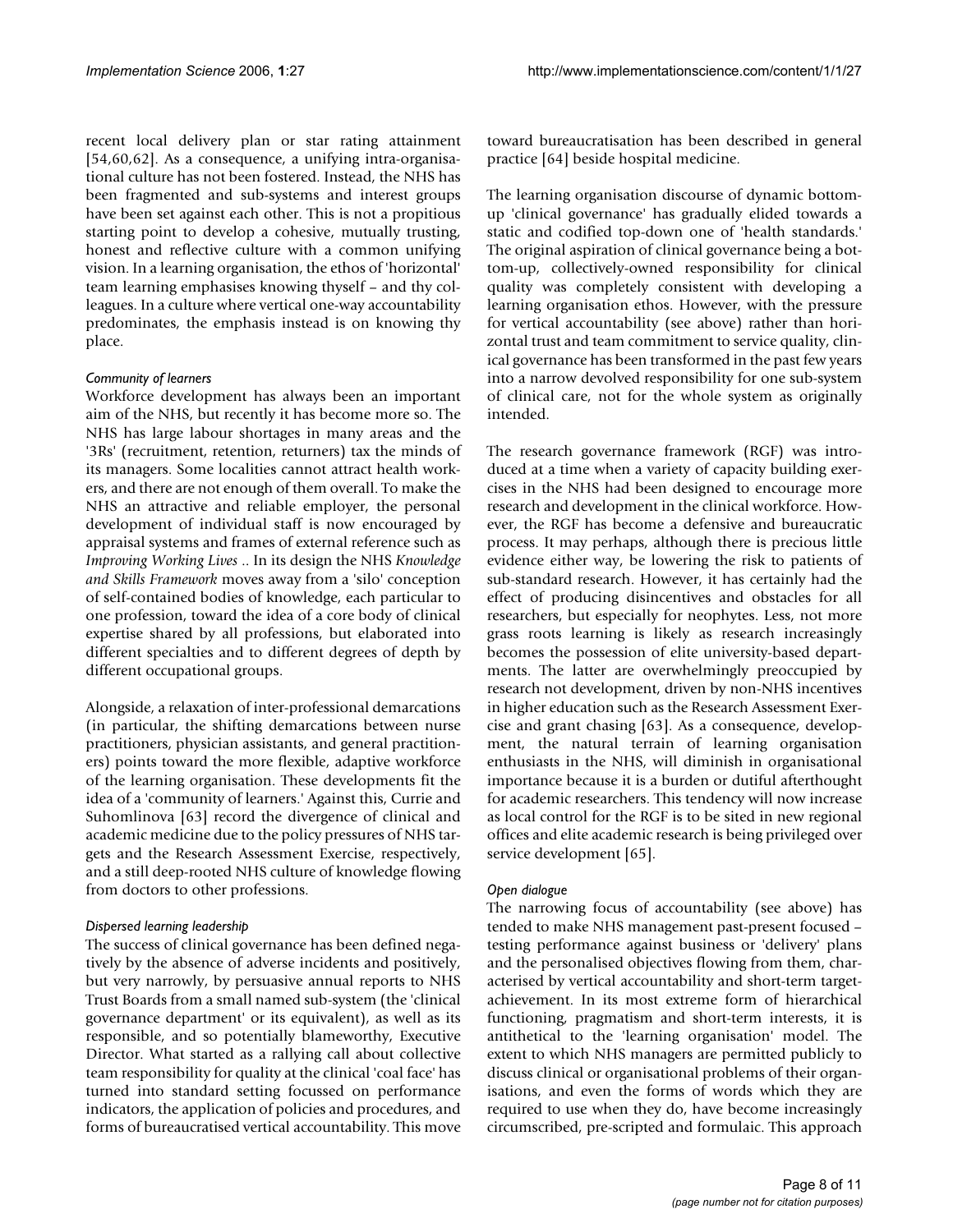may make for effective news management but not for the open dialogue which organisational learning is assumed to involve. It stands in particular tension with the principles of evidence-based management.

## *Evidence-based medicine and dynamic capability*

In regard to clinical 'technology,' the spread of EBM/EBP has been promoted for that very purpose. The spread during the last decade of evidence-based practice has been a bedrock of NHS clinical governance policy. In the context of the NHS, knowledge management has been partly driven by the evidence-based medicine movement, partly by the move to use IT systems to increase efficiency, and partly by frameworks such as Total Quality Management and other initiatives to re-engineer health systems. The NHS has supported it with a rapidly growing R&D programme, and the NHS knowledge and skills framework described above.

# *Triple-loop learning in the NHS*

Risk-management has become a pervasive aspect of the NHS management ethos. To minimise clinical and organisational risks the NHS has been exhorted to become an 'organisation with a memory,' minimising present and future errors by learning from those evident in the past. One aim of clinical governance policy and, in a more formal way, case management in primary care (embodied in community matron policy) is to make the audit of services both at care-group and individual patient level an increasingly routine practice within NHS organisations.

Getting knowledge into practice is a challenge for all of the non-clinical aspects of NHS work, including its management processes. Unless this is overcome, best practice is not ensured and neither clinical nor organisational risks are minimised. Since 1998, the NHS has become particularly and increasingly interested in reviewing its own R&D policy and resourcing – the third component of 'triple loop learning' – and in the D of R&D to overcome the problem of getting research into practice ('GriP'). There also is evidence that clinical governance activities have affected some changes in clinical practice, but more in acute care with its relatively well-specified outcomes and working practices than in socially-oriented areas such as mental health care, where the opposite conditions apply [66-69].

# **Discussion: Learning, but not too much**

In a prescient text about the prospect of marketisation of the public sector, the political scientist Claus Offe came to the conclusion that Western democratic capitalism cannot live with the welfare state, but also cannot live without it [70]. Margaret Thatcher soon discovered this in the 1980s, and Tony Blair has struggled with his own version of contradiction management since 1997. These policy shifts have produced an accumulation of contradictory organisational effects, making the NHS now *both* more bureaucratised *and* more marketised than in the 1980s. It is neither fish nor fowl.

There is a difference between the organisational and the system levels when it comes to health policymakers trying to introduce the notion of a learning organisation. It seems unlikely that the quasi-market structures that increasingly characterise the NHS could successfully encourage a learning organisation approach NHS-wide. Quasi-market relationships between episodically competing constituent organisations would appear more likely to engender distrust rather than trust, empirically challenging us to identify when and at what level, in complex systems, competition is and is not 'healthy' – the new hope of 'contestability.' Attempts to introduce a learning organisation approach for the NHS, as a whole, seem hard to reconcile with the policy, common to both the Thatcher and the Blair governments, of introducing more marketlike organisational structures into the NHS.

However, it might be argued that this is to criticise a 'straw man' policy because applying the term learning organisation to the whole NHS is, after all, a conceptual muddle (see above). This is why we previously distinguished level 1 (the whole NHS) from level 2 (its constituent sub-systems). A learning organisation approach could potentially thrive in a well-funded, unified and politically stable State bureaucracy, as well as in a fully autonomous business in a competitive market, or, indeed, in a single autonomous organisation operating within a competitive but publiclyfunded health system (a 'quasi-market'). A more penetrating question is whether at the level of its constituent organisations, conditions in the NHS are equally inhospitable to learning organisations.

At that level, the combination of marketisation and bureaucratisation produces a paradox. On the one hand, current health policy and management priorities include some identifiable positive imperatives that give support to the project of making the constituents of the NHS into learning organisation. The creation of competitive pressures imitates one stimulus, in the commercial world, for organisations to become learning organisations. The NHS has become more explicitly critical in reviewing new working practices and clinical technologies, but by the same token more open to adopting those that do prove to be evidence-based. Recent NHS policies on risk-management, clinical governance, and workforce development include elements that would tend to lead NHS organisations toward becoming learning organisations.

On the other hand, there is the rub in current times: these drivers also confront several powerful contemporary sys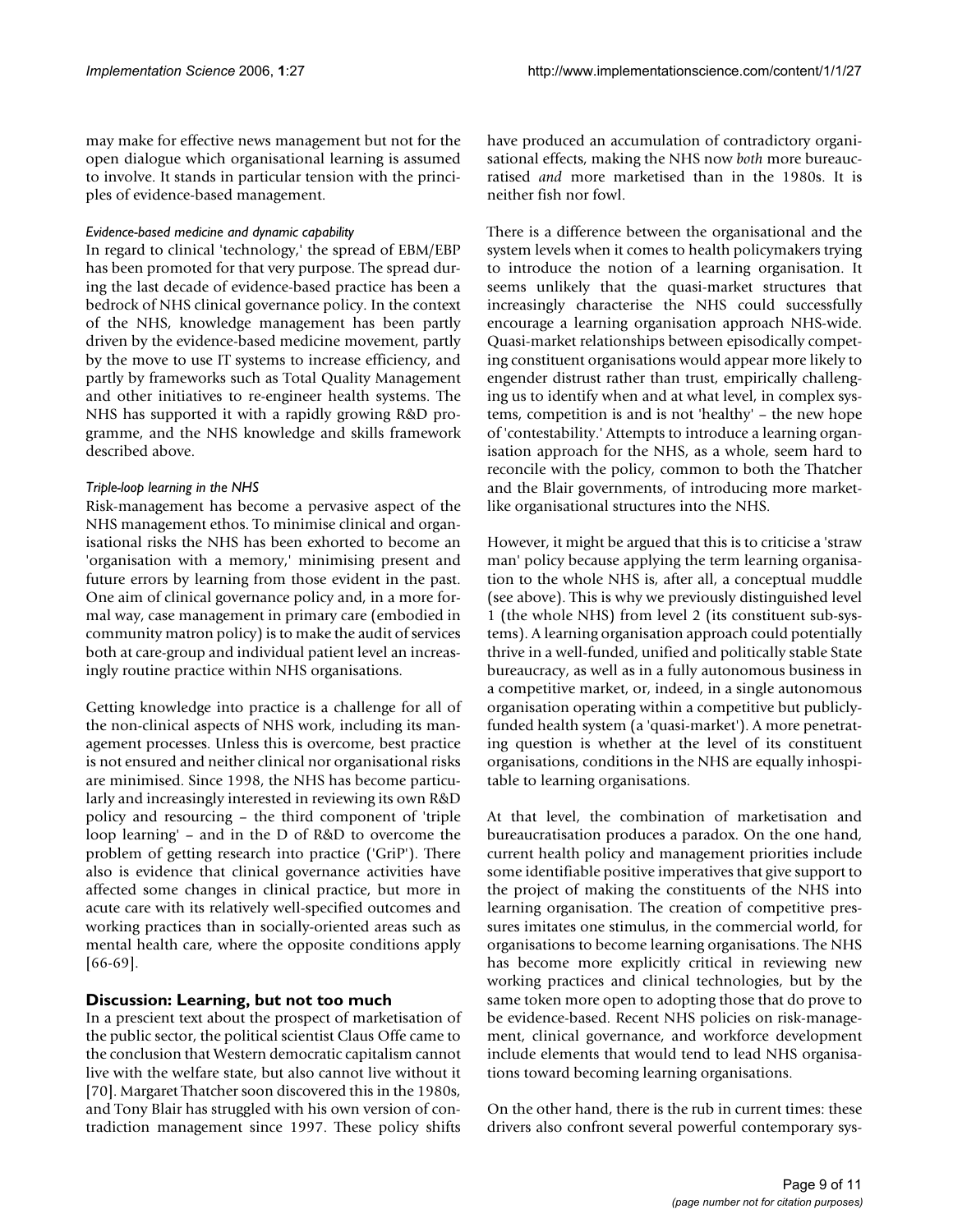temic constraints or 'challenges' in the daily lives of NHS clinicians and managers. The same system of accountability, which has mandated new models of care, clinical governance, and evidence-basing also has stimulated the increasingly centralised and authoritarian leadership ('performance management') and the bureaucratisation of clinical governance and research governance within the constituent organisations of the NHS. These changes suggest to many clinical professionals the opposite of trust between government (and therefore NHS management) and themselves.

The capacity of NHS organisations to follow 'learning organisation' norms remains constrained by two powerful interests – policymakers and clinicians. Policymakers are often disinclined to publicise, let alone openly learn from, organisational evidence or experience that challenges current policy norms. We also have pointed out some tensions between learning organisation norms and the institutions through which the clinical professions continue to train and socialise their members. These interests constrain the process of organisational learning in the NHS and, when it challenges policy interests, what substantive lessons may be learned too.

The current working solution to this paradox is that NHS organisations are permitted, nay encouraged to learn, but not too much and not too openly. Narrowly, technical learning is encouraged. However NHS managers – in some respects the people best placed to report on the actual implementation and effects of current health policy implementation at service level – are not usually permitted to comment, other than supportively, about current health policy and the effects of implementing it. This limitation, incidentally, also is reported outside the NHS. Most advocates of the learning organisation, and learning organisations themselves, rarely suggest questioning the organisation's most fundamental goals or managerial regime. Those are taken as a given [24,37] [71].

However, another solution is more consonant with learning organisation norms and not restricted to the health sector. It is to allow public sector managers to speak freely, provided they do so in good faith and with sound evidence, about what they have learnt about the evidential basis of current policy and its effects from local experience of their implementation.

# **References**

- 1. Secretary of State for Health: *A first class service: quality in the new NHS* London: Department of Health; 1998.
- 2. Scally G, Donaldson LJ: **[Clinical governance and the drive for](http://www.ncbi.nlm.nih.gov/entrez/query.fcgi?cmd=Retrieve&db=PubMed&dopt=Abstract&list_uids=9651278) [quality improvement in the NHS in England.](http://www.ncbi.nlm.nih.gov/entrez/query.fcgi?cmd=Retrieve&db=PubMed&dopt=Abstract&list_uids=9651278)** *British Medical Journal* 1998, **317:**61-5.
- 3. Wilkinson JE, Rushmer RK, Davies HTO: **[Clinical governance and](http://www.ncbi.nlm.nih.gov/entrez/query.fcgi?cmd=Retrieve&db=PubMed&dopt=Abstract&list_uids=15009626) [the learning organisation.](http://www.ncbi.nlm.nih.gov/entrez/query.fcgi?cmd=Retrieve&db=PubMed&dopt=Abstract&list_uids=15009626)** *Journal of Nursing Management* 2004, **12(2):**105-13.
- 4. Davies HTO, Nutley SM: **[Developing learning organisations in](http://www.ncbi.nlm.nih.gov/entrez/query.fcgi?cmd=Retrieve&db=PubMed&dopt=Abstract&list_uids=10753159) [the new NHS.](http://www.ncbi.nlm.nih.gov/entrez/query.fcgi?cmd=Retrieve&db=PubMed&dopt=Abstract&list_uids=10753159)** *British Medical Journal* 2000, **320:**998-1001. (8 April)
- 5. Tsang EWK: **Organizational learning and the learning organization: A dichotomy between descriptive and prescriptive research.** *Human Relations* 2000, **50(1):**73-89.
- 6. Senge PM: *The fifth discipline: the art and practice of the learning organization* New York: Random House; 1990.
- 7. Sheaff R, Schofield J, Mannion R, Dowling B, Marshall M, McNally R: *Organisational factors and performance: a review of the literature* NHS Service Delivery and Organisation R&D Programme, Programme of Research on Organisational Form and Function. London; 2004.
- 8. Friedman VJ, Lipshitz R, Popper M: **The mystification of organisational learning.** *Journal of Management Enquiry* 2005, **14(1):**19-30.
- 9. Gherardi S: **From organizational learning to practice-based knowing.** *Human Relations* 2001, **54(1):**131-139.
- 10. Bedeian AG: **Contemporary challenges in the study of organizations.** *Journal of Management* 1986, **12:**185-201.
- 11. Lipshitz R, Popper M, Oz S: **Building Learning Organizations: The Design and Implementation of Organisational Learning**<br>**Mechanisms.** Journal of Applied Behavioural Science 1996, **Mechanisms.** *Journal of Applied Behavioural Science* 1996, **32(3):**292-305.
- 12. Thomsen HK, Hoest V: **Employees' perception of the learning organization.** *Management Learning* 2001, **32(4):**469-491.
- 13. Dovey K: **The learning organization and the organization of learning.** *Management Learning* 1997, **28(3):**331-349.
- 14. Easterby-Smith M: **Disciplines of Organizational Learning: Con-**<br> **tributions and Critiques.** Human Relations 1997, **tributions and Critiques.** *Human Relations* 1997, **50(9):**1085-1113.
- 15. Foley G: **Adult education and capitalist reorganization.** *Studies*
- *in the Education of Adults* 1994, **26(6):**121-143.
- 16. Clegg SR: *Frameworks of Power* London: Sage; 1989. 17. Armstrong H: **The learning organization: changed means to an unchanged end.** *Organization* 2000, **7(2):**355-361.
- 18. Contu A, Grey C, Örtenblad A: **Against learning.** *Human Relations* 2003, **56(8):**931-952.
- 19. Lipshitz R, Popper M: **Organisational learning in a hospital.** *Journal of Applied Behavioural Science* 2000, **36(3):**345-61.
- 20. Vassalou L: **The learning organization in health-care services: theory and practice.** *Journal of European Industrial Training* 2001, **25(7):**354-365.
- 21. Driver M: **The learning organization: Foucauldian gloom or Utopian sunshine?** *Human Relations* 2002, **55(1):**33-53.
- 22. Ellinger AD, Ellinger AE, Yang B, Howton SW: **The relationship between the learning organisation concept and firms financial performance: an empirical assessment.** *Human Resources Quarterly* 2002, **13(1):**5-21.
- Kontoghiorghes C, Awbre SM, Feurig PL: **Examining the relationship between learning organization characteristics and change adaptation, innovation, and organizational performance.** *Human Resources Quarterly* 2005, **16(2):**185-212.
- 24. Ventriss C, Luke J: **Organizational learning and public policy: towards a substantive perspective.** *American Review of Public Administration* 1998, **18(4):**337-357.
- 25. Giunipero LC: **Organizational change and survival skills for materiel managers.** *Hospital Materiel Management Quarterly* 1997, **18(3):**36-44.
- 26. Bohmer RMJ, Edmonson AC: **[Organizational learning in health](http://www.ncbi.nlm.nih.gov/entrez/query.fcgi?cmd=Retrieve&db=PubMed&dopt=Abstract&list_uids=11330106) [care.](http://www.ncbi.nlm.nih.gov/entrez/query.fcgi?cmd=Retrieve&db=PubMed&dopt=Abstract&list_uids=11330106)** *Health Forum Journal* 2001, **44(2):**32-35.
- 27. Senge PM: **The leader's new work: building learning organizations.** *Sloan Management Review* 1990, **32(1):**7-23.
- 28. Cepetelli EB: **Building a learning organization beyond the walls.** *Journal of Nursing Administration* 1995, **25(10):**56-60.
- 29. Ananthanarayanan R, Gibb BL: **A framework for describing organizational models and a path of transformation.** *Organization Development Journal* 2002, **20(4):**85-93.
- 30. Bate P: *Strategies for Cultural Change* London: Butterworth Heinemann; 1998.
- 31. De Holan PM, Phillips N, Lawrence B: **Managing organizational**
- **forgetting.** *MIT Sloan Management Review* 2004, **45(2):**45. 32. Senge PM: **Mental models.** *Planning Review* 1992, **20(2):**4-11.
- 33. Hassouneh J: **Developing a learning organization in the public sector.** *Quality Progress* 2001, **43(1):**106-108.
- 34. Mintzberg H, Ahlstrand B, Lampel J: *The strategy safari* New York: Free Press; 1998.